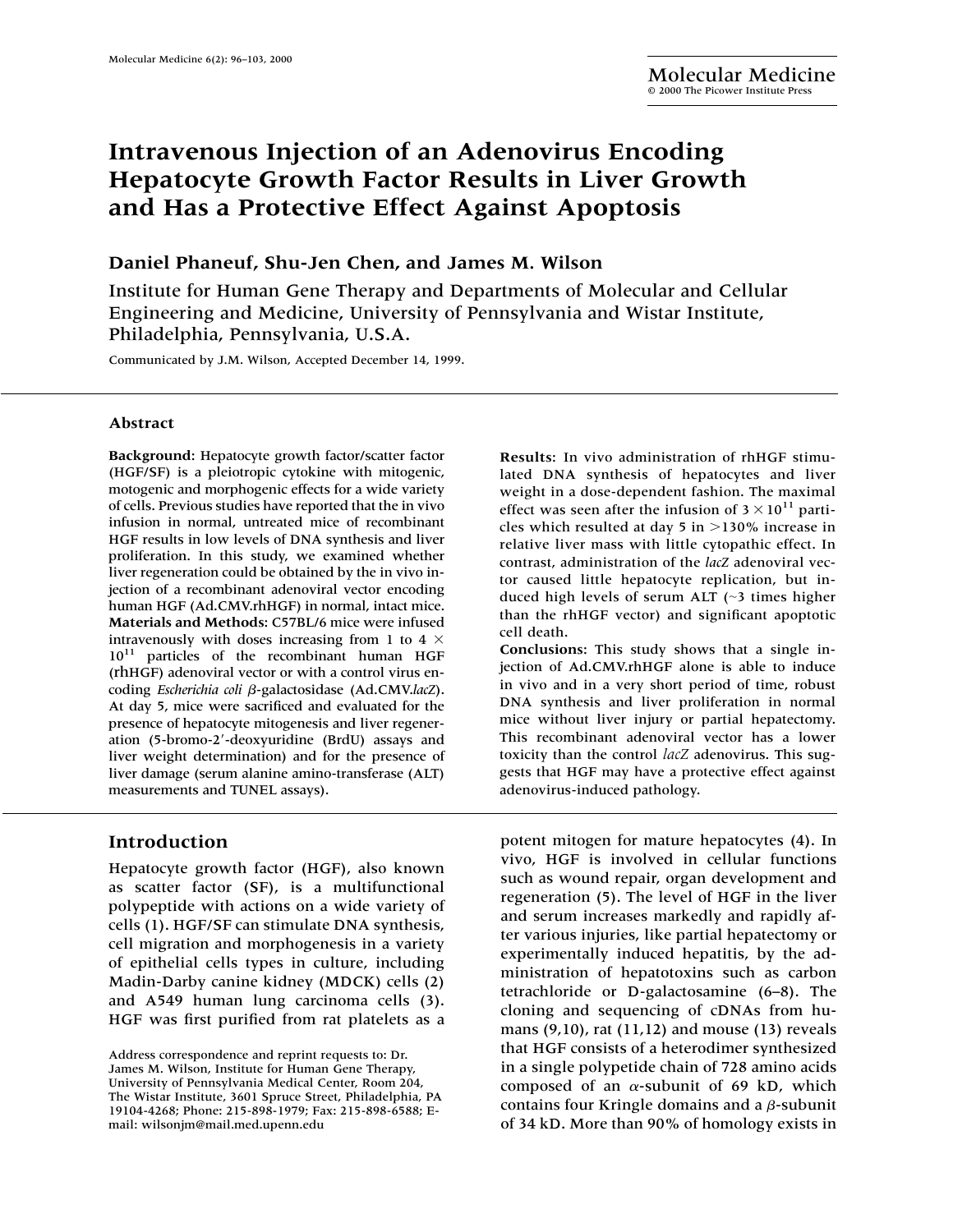the primary structure of HGF among these three species (13).

The mitogenic property of HGF was demonstrated clearly in vitro or in animals after liver injury (4). However, the stimulation of hepatocyte replication in intact animals, in the absence of liver injury, was achieved only by an invasive 24 hr or 5 d continuous intraportal infusion of human HGF in mice (14,15). In this study, we demonstrate that hepatocyte replication can be achieved in animals by the administration of an adenoviral vector encoding human HGF, without the need for liver injury.

## **Materials and Methods**

#### *Adenoviral Vectors*

The E1-deleted recombinant adenoviral vector, Ad.CMV.rhHGF, expressing HGF under the transcriptional control of the cytomegalovirus (CMV) immediate early enhancer/promoter was constructed by inserting the 2.3 kb human HGF cDNA into the plasmid pAd.CMV-Link.1. This construct was cotransfected with sub360 purified DNA into 293 cells (American Type Culture Collection (ATCC), Rockville, MD) as described (16). Positive plaques were picked up and further purified by three other rounds of plaque purification. The recombinant adenoviral vector, Ad.CMV.*lacZ,* containing the *Es-* $$ was described elsewhere (17).

#### *Evaluation of HGF Activity*

To evaluate HGF activity, recombinant human (rh)HGF was tested for its ability to scatter human lung carcinoma A549 cells (ATCC). Confluent dishes of A549 cells were seeded with the supernatant of 293 cells infected with Ad.CMV.rhHGF. Cells were incubated for 24 hr and the scattering effect was monitored by light microscopy.

### *In vivo Delivery of Recombinant Adenoviruses to the Mouse Liver*

All mice were housed in a pathogen-free facility, maintained on a 12 hr light/dark cycle and fed ad libitum with a standard rodent chow (Pico-Vac Lab Mouse Diet, Purina Mills, Inc., St. Louis, MO). Six– to eight–week-old C57BL/6 mice were weighed and intravenously injected via the tail vein with 1 to 4  $\times$ 

 $10^{11}$  particles of one or a predetermined combination of both recombinant adenoviruses (Ad.CMV.*lacZ*, or/and Ad.CMV. rhHGF) in 100 ml of phosphate-buffered saline. Necropsies were performed 5 d later.

#### *Immunohistochemistry Analyses*

Mice were intraperitoneally injected with 250  $\mu$ l of an aqueous solution of 5-bromo-2<sup>'</sup>deoxyuridine (BrdU, 3 mg/ml, Amersham Pharmacia, Biotech Inc., Piscataway, NJ) to monitor DNA synthesis. Animals were sacrificed after 1 hr and livers were weighed and quickly frozen in liquid nitrogen. Fixed and paraffin–embedded liver sections were probed with a monoclonal antibody to BrdU conjugated with alkaline phosphatase, as described by the supplier (Roche Molecular Biochemicals, Indianapolis, IN). The concentration of human HGF in the serum of mice injected with Ad.CMV.rhHGF was determined by the enzyme-linked antigenspecific antibody assay (ELISA, R&D Systems, Minneapolis, MN). Apoptotic cells were recognized in tissue sections from mouse liver by using the Tat-mediated dUTP-Xnick-end labeling (TUNEL) method (in situ cell death detection kit, Roche Molecular Biochemicals). The incorporation of fluorescein-dUTP was detected microscopically.

#### *Liver Function Tests*

Serum alanine amino-transferase (ALT) and serum aspartate amino-transferase (AST) assays were performed on serum collected from mice.

# **Results**

The E1/E3-deleted adenoviral vector, Ad.CMV. rhHGF, contains the human recombinant cDNA encoding hepatocyte growth factor (HGF) driven by the cytomegalovirus early promoter/ enhancer (CMV). HGF possesses a wide range of biological activity on a variety of cells, including mitogenesis (hepatocyte replication), motogenesis (scatter factor) and morphogenesis (1). To verify that the recombinant HGF produced by Ad.CMV.rhHGF is functional, its scattering activity was assayed in vitro on the epithelial A549 lung carcinoma cell line. Confluent dishes of A549 cells were seeded in conditioned media from Ad.CMV.rhHGF-infected 293 cells. The scattering effect, seen as signifi-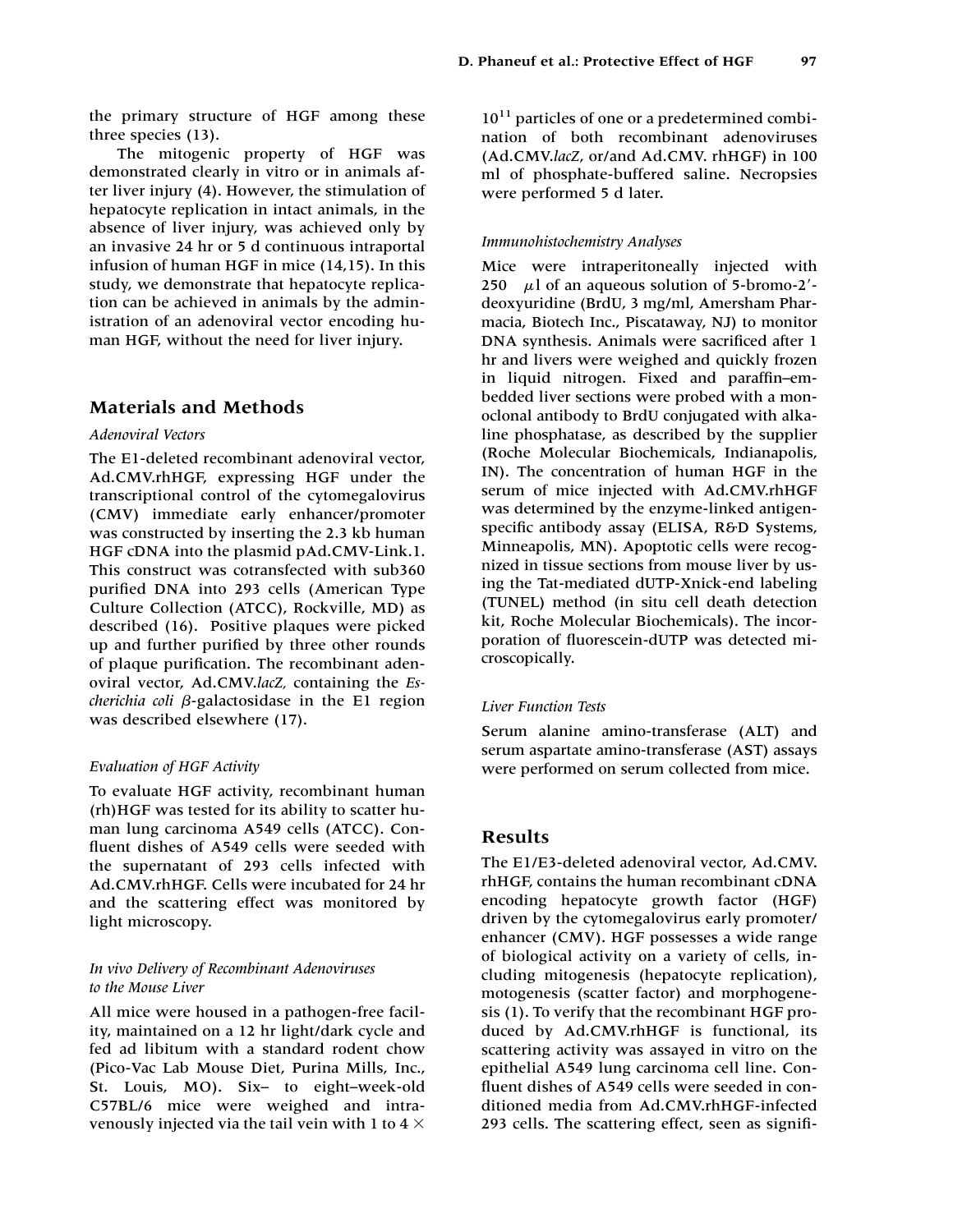cant cell separation at the light-microscopic level, was detectable after 16 hr of incubation (illustrated in Fig. 1). Conditioned media prepared from the supernatant of 293 cells infected with a control adenoviral vector expressing *E.coli* β-galactosidase (Ad.CMV.lacZ) had no detectable scattering activity (Fig. 1B).

To determine if rhHGF alone could initiate hepatocyte replication and liver growth in the absence of liver injury (partial hepatectomy or a hepatotoxin), normal and intact mice were tail vein–injected with 1 to 4  $\times$  10<sup>11</sup> particles of the rhHGF or *lacZ* adenoviral vector. Five days later, mice were injected intraperitoneally with **A549 cells.** Cells were seeded cells, (B) Ad.CMV.*lacZ*- or (C) and incubated for 16 hr at  $37^{\circ}$ C. The scattering effect was monitored by light microscopy.

**Fig. 1. Scatter factor assay on**

with media from (A) non-infected Ad.CMV.rhHGF-infected 293 cells

BrdU, a thymidine analog that is incorporated only into actively dividing cells. Livers and sera were harvested one hr later to determine the efficiency of gene transfer and to study he-

To determine the efficiency of gene transfer, the rhHGF level in the blood of mice injected with Ad.CMV.rhHGF or Ad.CMV.*lacZ* was determined at the time of sacrifice (day 5) by ELISA, using anti-human HGF antibodies. Serum rhHGF levels detected in mice intravenously injected with 1 to  $4 \times 10^{11}$  particles of the rhHGF adenoviral vector ranged from 5.5 to  $>8.0$  ng/ml (data not shown). No HGF was detected in mice intra-

patocyte replication.

**98 Molecular Medicine, Volume 6, Number 2, February 2000**



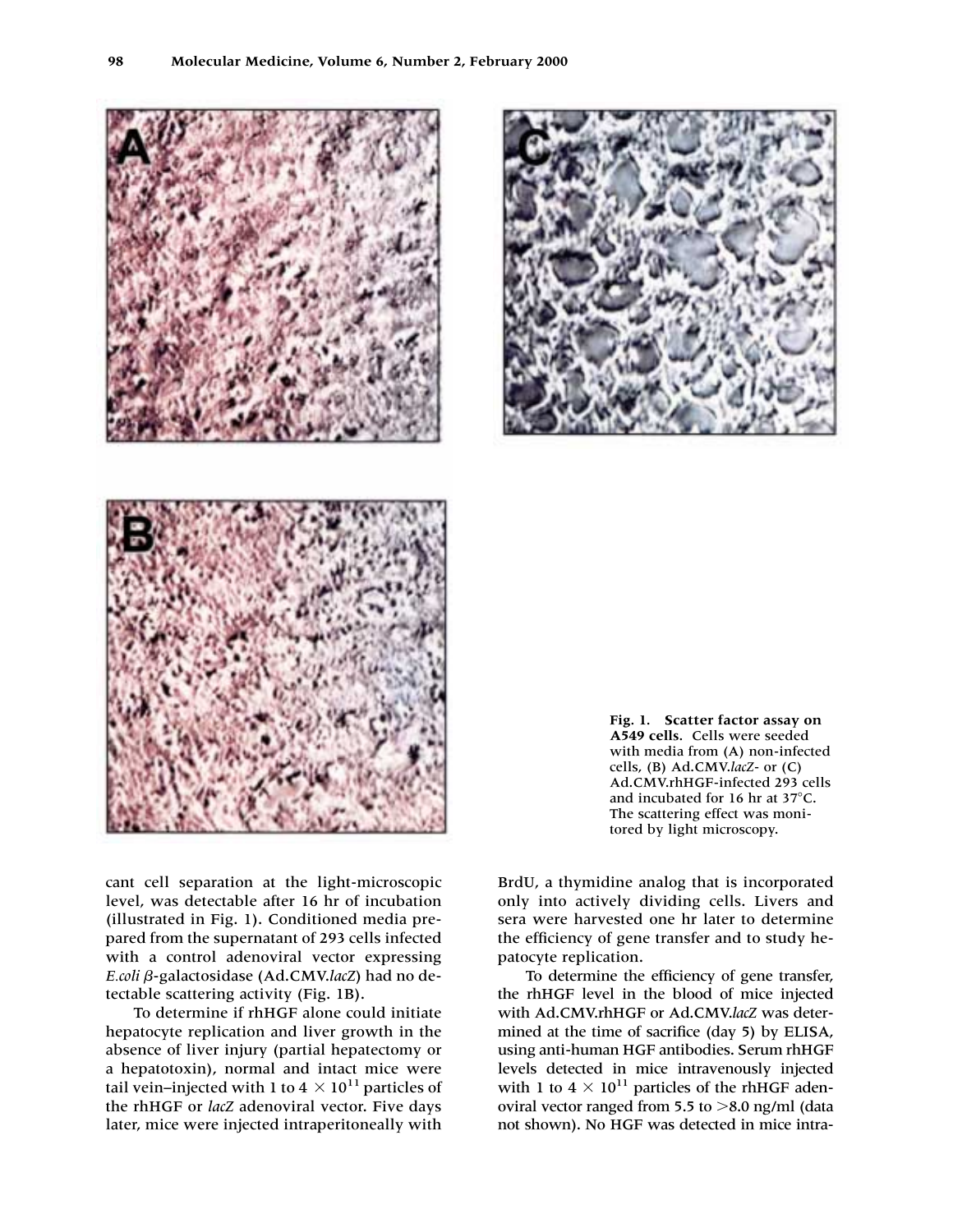venously injected with 1 to  $4 \times 10^{11}$  particles of the *lacZ* adenoviral vector.

The two parameters studied to determine the effect of rhHGF on hepatocyte replication were liver weight and DNA synthesis. The weight of the remnant liver and the entire animal was measured at the time of sacrifice (day 5) and expressed as a ratio (liver/body weight  $=$  weight ratio) to take into account the difference in the body weight of each animal. At low doses  $(10^{11}$  particles), no difference was observed in the weight ratio between the *lacZ*and the rhHGF-injected mice (Fig. 2). However, the weight ratio increased gradually as a function of the number of particles of Ad.CMV.rhHGF injected ( $\Delta$  ratio from 1 to  $4 \times 10^{11}$  particles injected = 0.032). The maximal effect was seen after the infusion of 3  $\times$  $10^{11}$  particles, which resulted at day 5 in 130% increase in relative liver mass. In contrast, little difference was observed in the weight ratio after injection with the control *lacZ* adenovirus ( $\Delta$  ratio from 1 to 4  $\times$  10<sup>11</sup> particles injected  $= 0.009$ ). This hepatomegaly is consistent with the observed mitogenic activity of rhHGF as shown by the BrdU incorporation analysis (Fig. 3 demonstrates representative examples of BrdU staining). Control mice that received Ad.CMV.*lacZ* had very few replicating cells (Fig. 3). Based on these data, we conclude that infusion of Ad.CMV.rhHGF alone is able



**Fig. 2. Weight ratio (liver/mouse) vs. the dose of adenoviral vector administered.** Animals were sacrificed 5 d after the administration of adenovirus and weighed prior to necropsy. The weight of the complete liver was determined before proceeding to the histoimmunochemistry analyses.

to stimulate in vivo DNA synthesis, hepatocyte proliferation and, consequently, liver hypertrophy in normal mice without liver injury or partial hepatectomy.

A certain level of toxicity, largely confined to the liver, was associated with adenoviral vectors injected into the peripheral circulation (18). It was characterized mainly by neutrophilic infiltration, apoptotic degeneration of



**Fig. 3. Representative BrdU assays.** Mice injected with (A) 1  $\times$  10<sup>11</sup>, (B) 2  $\times$  10<sup>11</sup>, (C) 3  $\times$  $10^{11}$ , or (D)  $4 \times 10^{11}$  particles of Ad.CMV.rhHGF or Ad.CMV.*lacZ* were intra-peritoneally injected with an aqueous solution of BrdU and sacrificed 1 hr later. Fixed and paraffin-embedded liver sections were probed with a monoclonal antibody to BrdU conjugated with alkaline phosphatase. Stained liver sections were analyzed at the lightmicroscopic level.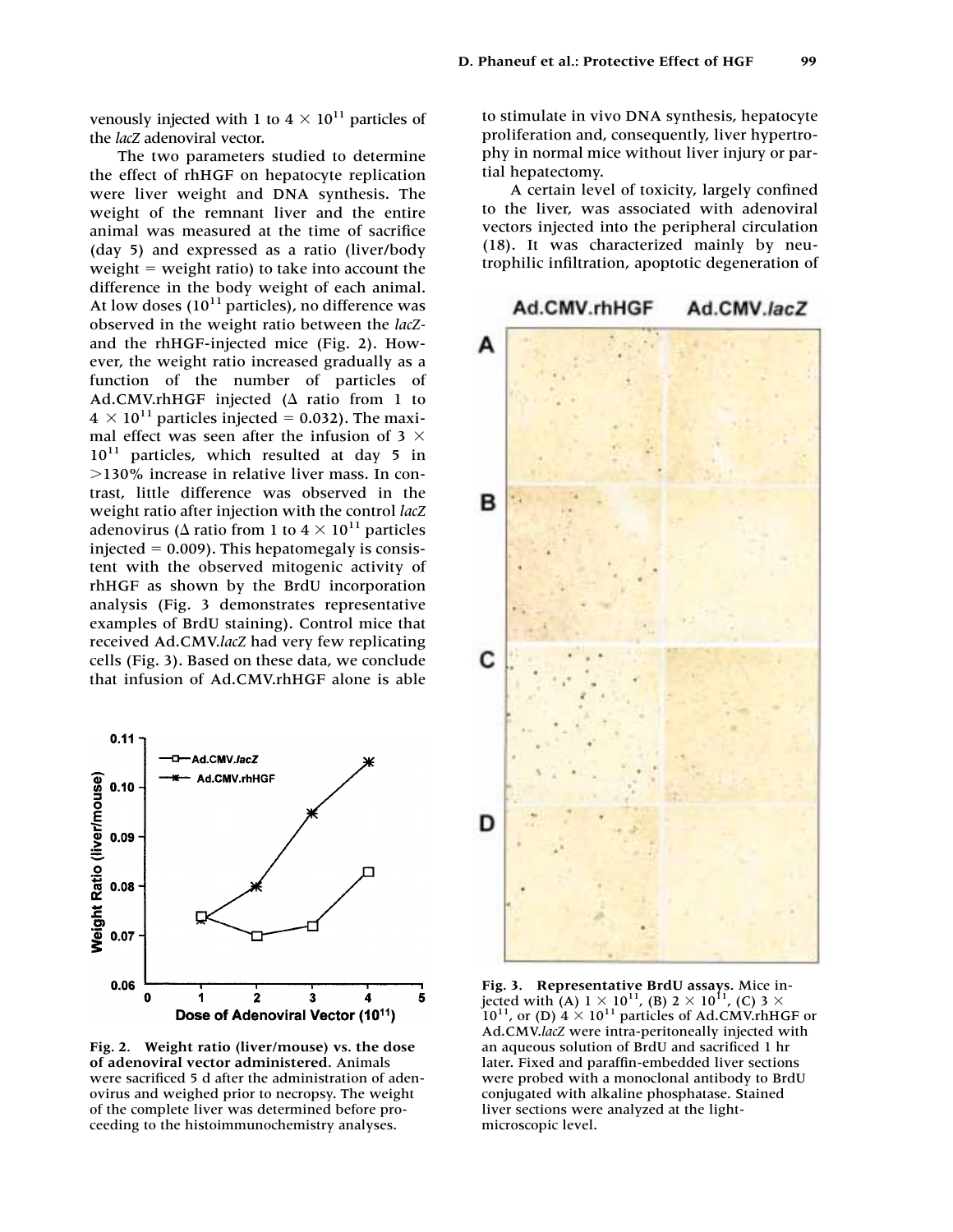hepatocytes and was associated with an increase in liver transaminase in the serum (19,20). Animals in this study were, therefore, evaluated for pathological evidence of hepatotoxicity. Serum ALT levels in mice injected with increasing doses of the two adenoviral vectors were compared and the results of this analysis are shown in Fig. 4. Serum ALT levels in mice injected with Ad.CMV.rhHGF were on average three times lower than those of mice injected with the control (*lacZ*) adenoviral vector. Consistent with these results, direct examination of portions of livers from Ad.CMV. rhHGF-injected mice that were paraffinembedded, sectioned and stained with hematoxylin and eosin revealed little evidence of histopathology when compared with mice infused with the control adenovirus (data not shown). A similar experiment was performed by injecting a total of  $4 \times 10^{11}$  particles of both viruses (Ad.CMV.rhHGF and Ad.CMV.*lacZ*) at different ratios, as shown in Fig. 5. AST and ALT levels revealed that the administration of increasing amounts of the *lacZ* adenoviral vector was associated with liver toxicity.

As shown in Fig. 6, TUNEL staining revealed that treatment of mice with Ad.CMV.*lacZ* induced apoptotic cell death in the liver, while infusion of the rhHGF adenoviral vector resulted in very little cell death. The number of apoptotic cells significantly increased after the infusion, starting at a dose of  $3 \times 10^{11}$  particles of Ad.CMV.*lacZ* (Fig. 6C). Taken together, these



**Fig. 4. Liver function tests in mice infused with Ad.CMV.rhHGF or Ad.CMV.***lacZ*. Serum levels of alanine amino-transferase (ALT) were determined in mice infused with 1 to  $4 \times 10^{11}$  particles of Ad.CMV.rhHGF or Ad.CMV.*lacZ*.



**Fig. 5. Liver function tests in mice infused with both vectors at different ratios.** Serum transaminase (ALT and AST) levels were determined in mice infused with a total of  $4 \times 10^{11}$  particles of both vectors (Ad.CMV.rhHGF or Ad.CMV.*lacZ*) mixed at different ratios. The ratio of Ad.CMV.lacZ:Ad.CMV.rhHGF  $(\times 10^{11})$  particles is indicated on the x-axis.

results suggest that rhHGF has a protective effect against adenovirus-induced pathology.

## **Discussion**

Hepatocyte growth factor was originally isolated as a potent mitogen for mature hepatocytes (21). The mitogenecity of HGF was demonstrated in primary hepatocyte cultures (4,22), in the regenerating liver after partial hepatectomy (23) or hepatotoxin administration  $(CCl<sub>4</sub>$  or D-galactosamine) (24), and in transgenic mice overexpressing HGF (25). However, attempts to induce liver proliferation in normal, intact animals have proven difficult, leading to the notion that normal hepatocytes are largely unresponsive to growth factors unless they are primed by liver injury (26–28). The inability to induce liver proliferation in intact, normal animals may be explained by the short plasma half-life  $(<5$  min) of HGF (29,30), suggesting that high doses of HGF may be necessary for maximal HGF activity and liver regeneration. Indeed, high doses of HGF were achieved by a continuous 5 d infusion of exogenous recombinant human HGF in mature, intact mice that resulted in a  $>$ 140% increase in relative liver mass (14).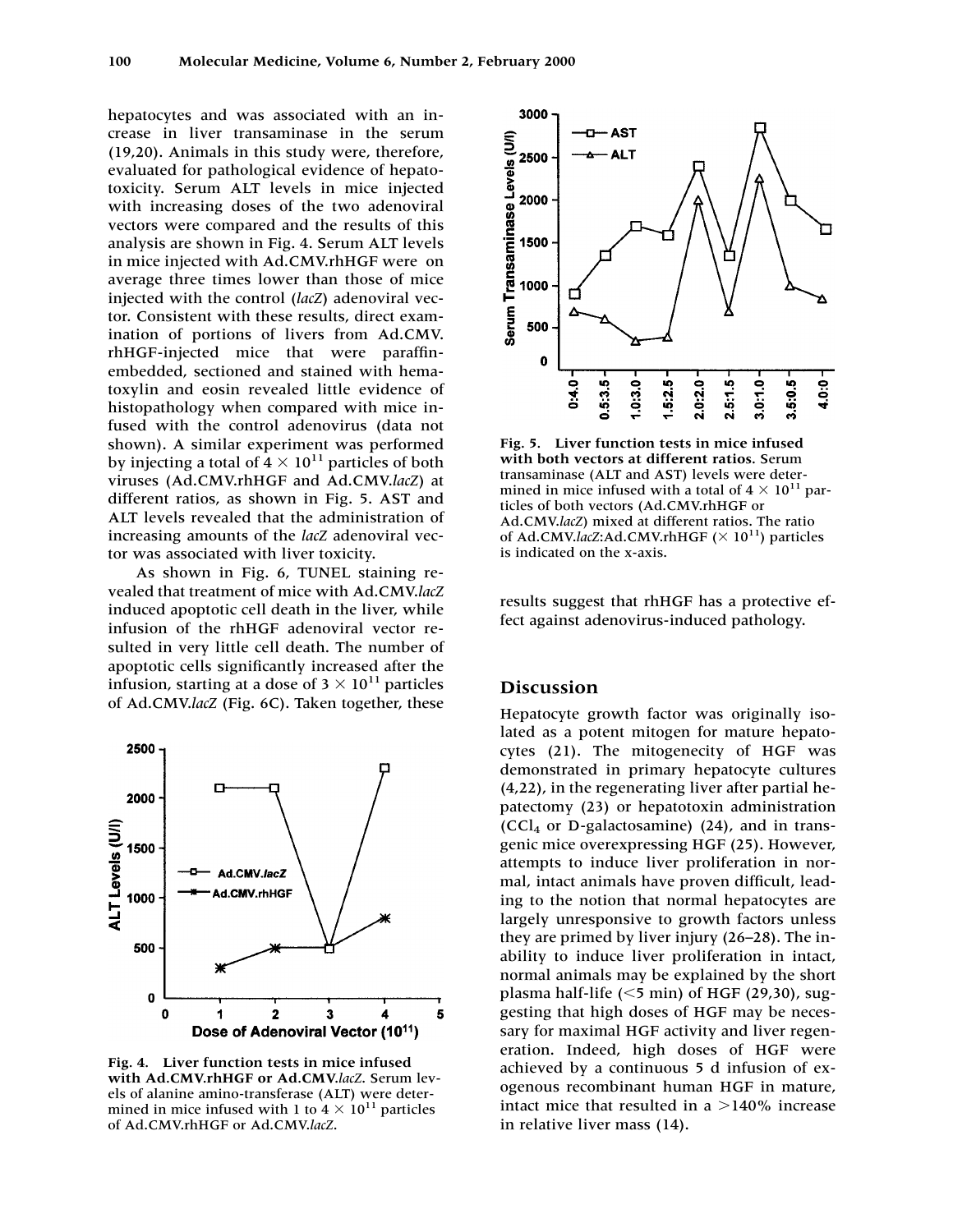

**Fig. 6. TUNEL staining (apoptotic cell death) assay on sectioned livers.** Mice were injected with (A)  $1 \times 10^{11}$ , (B)  $2 \times 10^{11}$ , (C)  $3 \times 10^{11}$ , or (D)  $4 \times 10^{11}$  particles of Ad.CMV.rhHGF or Ad. CMV.*lacZ*. The incorporation of fluorescein-dUTP was detected microscopically.

In this study, we investigated whether sufficiently high doses of rhHGF could be obtained in normal, intact mice by the administration of an adenoviral vector encoding rhHGF. The intravenous administration of 2 to  $4 \times 10^{11}$  particles of Ad.CMV.rhHGF stimulated DNA synthesis and liver growth in normal, intact mice. The maximal effect was seen after the infusion of  $3 \times 10^{11}$  particles, which resulted at day 5 in to a  $>$  130% increase in relative liver mass with little cytopathic effect. Therefore, in vivo DNA synthesis and hepatocyte proliferation in normal mice can be

Interestingly, the control vector (Ad.CMV. *lacZ*) used in our study caused a certain degree of hepatotoxicity not observed in livers of mice injected with the Ad.CMV.rhHGF. Hepatotoxicity was assessed by measuring serum ALT levels and the presence of apoptotic cells was assessed in the liver by TUNEL staining. Significantly higher levels of serum ALT and liver cell death were observed in mice injected with Ad.CMV.*lacZ*, than in animals infused with Ad.CMV.rhHGF. These findings are consistent with the observed protective effect of HGF on CCl4- and lipopolysaccharide-induced liver injury and hepatitis (32,33). Moreover, hHGF was recently shown to produce the complete resolution of fibrosis in the cirrhotic liver of dimethylnitrosamine-treated rats (34). The antiapoptotic property of hHGF was also documented in mice treated with interferon-gamma and other DNA damaging agents (35,36). Similar HGF-related apoptotic effects were reported in the kidney (37,38).

In conclusion, a single injection of Ad.CMV.rhHGF is sufficient to induce DNA synthesis and hepatocyte replication in livers of normal, intact mice, which should facilitate studies in liver regeneration. As additional proof, during the preparation of this manuscript, Gao et al. (39) reported that the intramuscular injection in normal mice of an adenoviral vector expressing rhHGF resulted in hepatocyte replication with no cytopathic effect in the liver.

## **Acknowledgments**

Support from the Clinical Pathology Core of the Institute for Human Gene Therapy was appreciated. This work was supported by grants from the NIH (NICHD P01-AD32649-05, NIDDK P30-DK47757-06, and NHLBI P01- HL59407-01) and Genovo, Inc., a biotechnology company founded by Dr. Wilson.

## **References**

1. Matsumoto K, Nakamura N. (1996) Emerging multipotent aspects of hepatocyte growth factor. *J Biochem.* (*Tokyo*) **119:** 591–600.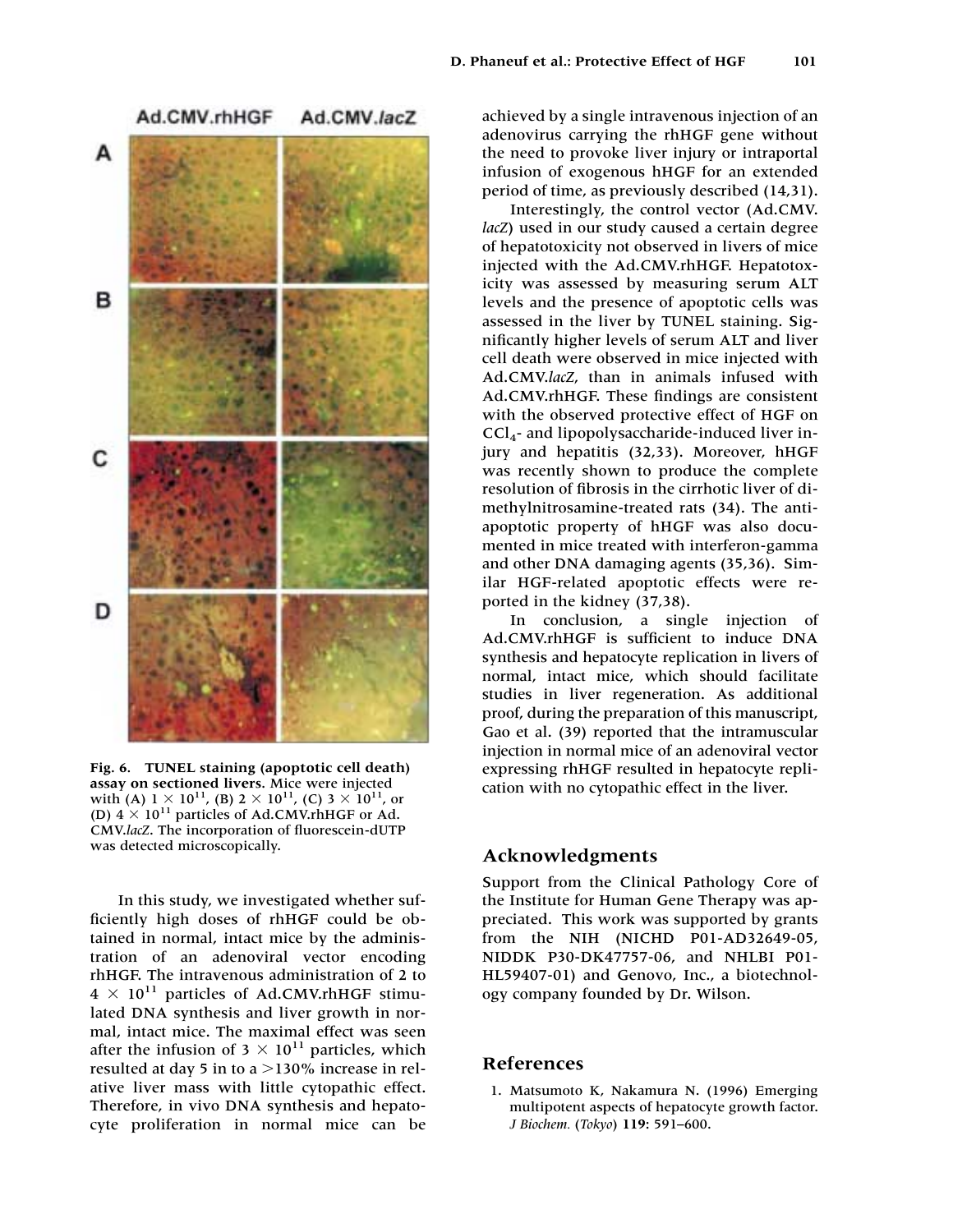- 2. Stoker M, Gherardi E, Perryman M, Gray J. (1987) Scatter factor is a fibroblast-derived modulator of epithelial cell mobility. *Nature* **327:** 239–242.
- 3. Naldini L, Weidner KM, Vigna E, et al. (1991) Scatter factor and hepatocyte growth factor are indistinguishable ligands for the MET receptor. *EMBO J.* **10:** 2867–2878.
- 4. Nakamura T, Nawa K, Ichihara A, Kaise N, Nishino T. (1987) Purification and subunit structure of hepatocyte growth factor from rat platelets. *FEBS Lett.* **224:** 311–316.
- 5. Rubin JS, Bottaro DP, Aaronson SA. (1993) Hepatocyte growth factor/scatter factor and its receptor, the c-met proto-oncogene product. *Biochim. Biophys. Acta.* **1155:** 357–371.
- 6. Gohda E, Tsubouchi H, Nakayama H, et al. (1988) Purification and partial characterization of hepatocyte growth factor from plasma of a patient with fulminant hepatic failure. *J. Clin. Invest.* **81:** 414–419.
- 7. Asami O, Ihara I, Shimidzu N, Shimizu S, Tomita Y, Ichihara A, Nakamura T. (1991) Purification and characterization of hepatocyte growth factor from injured liver of carbon tetrachloridetreated rats. *J. Biochem.* (*Tokyo*) **109:** 8–13.
- 8. Selden C, Johnstone R, Darby H, Gupta S, Hodgson HJ. (1986) Human serum does contain a high molecular weight hepatocyte growth factor: studies pre- and post-hepatic resection. *Biochem. Biophys. Res. Commun.* **139:** 361–366.
- 9. Nakamura T, Nishizawa T, Hagiya M, et al. (1989) Molecular cloning and expression of human hepatocyte growth factor. *Nature* **342:** 440–443.
- 10. Miyazawa K, Tsubouchi H, Naka D, et al. (1989) Molecular cloning and sequence analysis of cDNA for human hepatocyte growth factor. *Biochem. Biophys. Res. Commun.* **163:** 967–973.
- 11. Tashiro K, Hagiya M, Nishizawa T, et al. (1990) Deduced primary structure of rat hepatocyte growth factor and expression of the mRNA in rat tissues. *Proc. Natl. Acad. Sci. U.S.A.* **87:** 3200– 3204.
- 12. Okajima A, Miyazawa K, Kitamura N. (1990) Primary structure of rat hepatocyte growth factor and induction of its mRNA during liver regeneration following hepatic injury. *Eur. J. Biochem.* **193:** 375–381.
- 13. Liu Y, Michalopoulos GK, Zarnegar R. (1993) Molecular cloning and characterization of cDNA encoding mouse hepatocyte growth factor. *Biochim. Biophys. Acta.* **1216:** 299–303.
- 14. Patijn GA, Lieber A, Schowalter DB, Schwall R, Kay MA. (1998) Hepatocyte growth factor induces hepatocyte proliferation in vivo and allows for efficient retroviral-mediated gene transfer in mice. *Hepatology* **28:** 707–716.
- 15. Liu M-L, Mars WM, Zarnegar R, Michalopoulos GK. (1994) Collagenase pretreatment and the

mitogenic effects of hepatocyte growth factor and transforming growth factor- $\alpha$  in adult rat liver. *Hepatology* **19:** 1521–1527.

- 16. Ye X, Robinson MB, Batshaw ML, Furth EE, Smith I, Wilson JM. (1996) Prolonged metabolic correction in adult ornithine transcarbamylase-deficient mice with adenoviral vectors. *J. Biol. Chem.* 1996 **271:** 3639–3646.
- 17. Kozarsky KF, McKinley DR, Austin LL, Raper SE, Stratford-Perricaudet LD, Wilson JM. (1994) In vivo correction of low density lipoprotein receptor deficiency in the Watanabe heritable hyperlipidemic rabbit with recombinant adenoviruses. *J. Biol. Chem.* **269:** 13695–13702.
- 18. Yang Y, Ertl HC, Wilson JM. (1994) MHC class I-restricted cytotoxic T lymphocytes to viral antigens destroy hepatocytes in mice infected with E1-deleted recombinant adenoviruses. *Immunity* **1:** 433–442.
- 19. Yang Y, Nunes FA, Berencsi K, Furth EE, Gonczol E, Wilson JM. (1994) Cellular immunity to viral antigens limits El-deleted adenoviruses for gene therapy. *Proc. Natl. Acad. Sci. U.S.A.* **91:** 4407–4411.
- 20. Jooss K, Yang Y, Wilson JM. (1996). Cyclophosphamide diminishes inflammation and prolongs transgene expression following delivery of adenoviral vectors to mouse liver and lung. *Hum. Gene Ther.* **7:** 1555–1566.
- 21. Zarnegar R, Michalopoulos G. (1989) Purification and biological characterization of human hepatopoietin A, a polypeptide growth factor for hepatocytes. *Cancer Res.* **49:** 3314–3320.
- 22. Nakamura T, Nawa K, Ichihara A. (1984) Partial purification and characterization of hepatocyte growth factor from serum of hepatectomized rats. *Biochem. Biophys. Res. Commun.* **122:** 1450– 1459.
- 23. Lindroos PM, Zarnegar R, Michalopoulos GK. (1991) Hepatocyte growth factor (hepatopoietin A) rapidly increases in plasma before DNA synthesis and liver regeneration stimulated by partial hepatectomy and carbon tetrachloride administration. *Hepatology* **13:** 743–750.
- 24. Kinoshita T, Tashiro K, Nakamura T. (1989) Marked increase of HGF mRNA in nonparenchymal liver cells of rats treated with hepatotoxins. *Biochem. Biophys. Res. Commun.* **165:** 1229–1234.
- 25. Shiota G, Wang TC, Nakamura T, Schmidt EV. (1994) Hepatocyte growth factor in transgenic mice: effects on hepatocyte growth, liver regeneration and gene expression. *Hepatology* **19:** 962–972.
- 26. Webber EM, Godowski PJ, Fausto N. (1994) In vivo response of hepatocytes to growth factors requires an initial priming stimulus. *Hepatology* **19:** 489–497.
- 27. Ishii T, Sato M, Sudo K, et al. (1995) Hepatocyte growth factor stimulates liver regeneration and